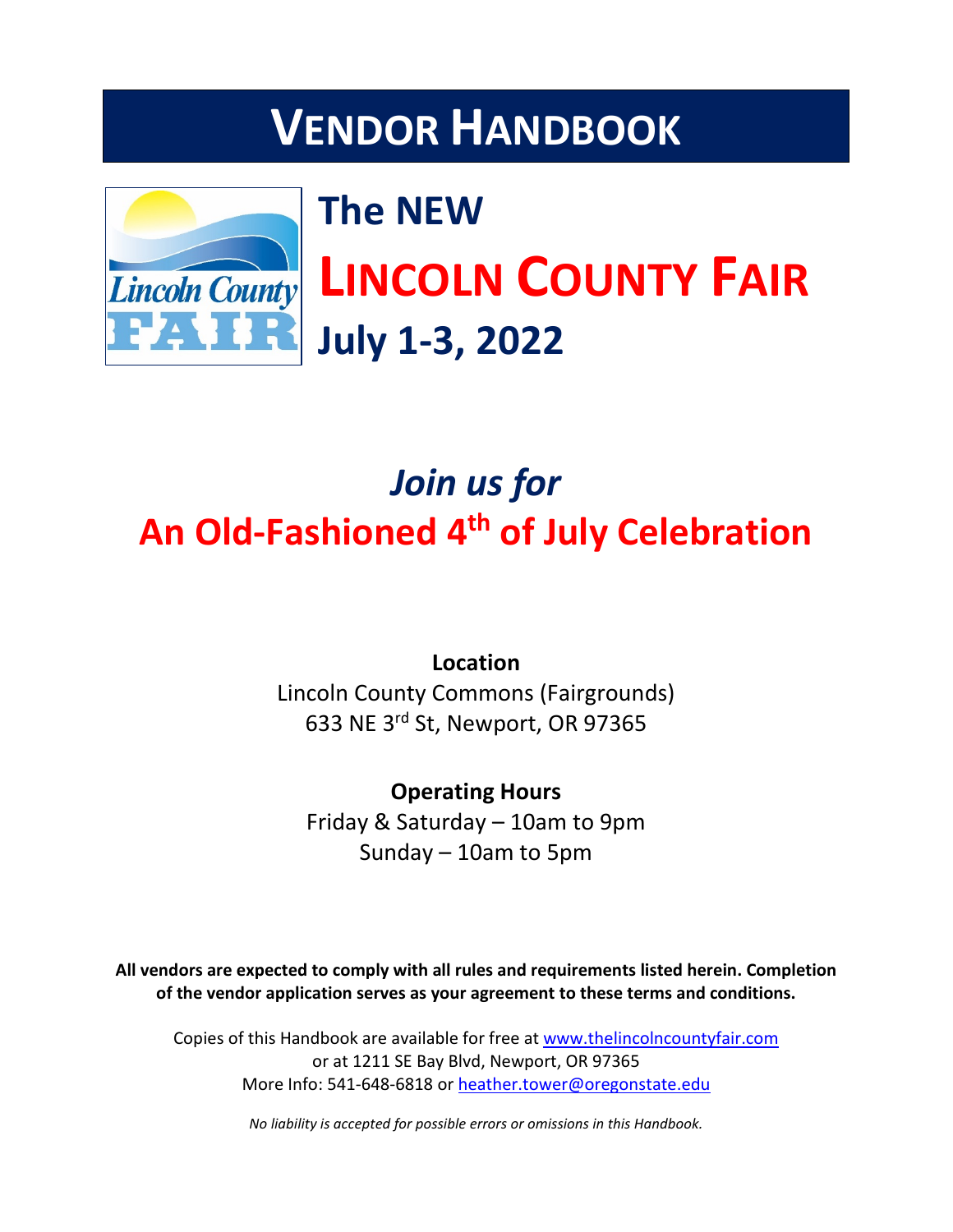## **Table of Contents**

#### **LINCOLN COUNTY FAIR DATES AND HOURS**

All vendor booths are required to be open for business and staffed during the Fair hours listed here. Vendors who do not comply with this requirement may not be allowed to participate in future years.

| Friday, July 1   | 10AM to 9PM |
|------------------|-------------|
| Saturday, July 2 | 10AM to 9PM |
| Sunday, July 3   | 10AM to 5PM |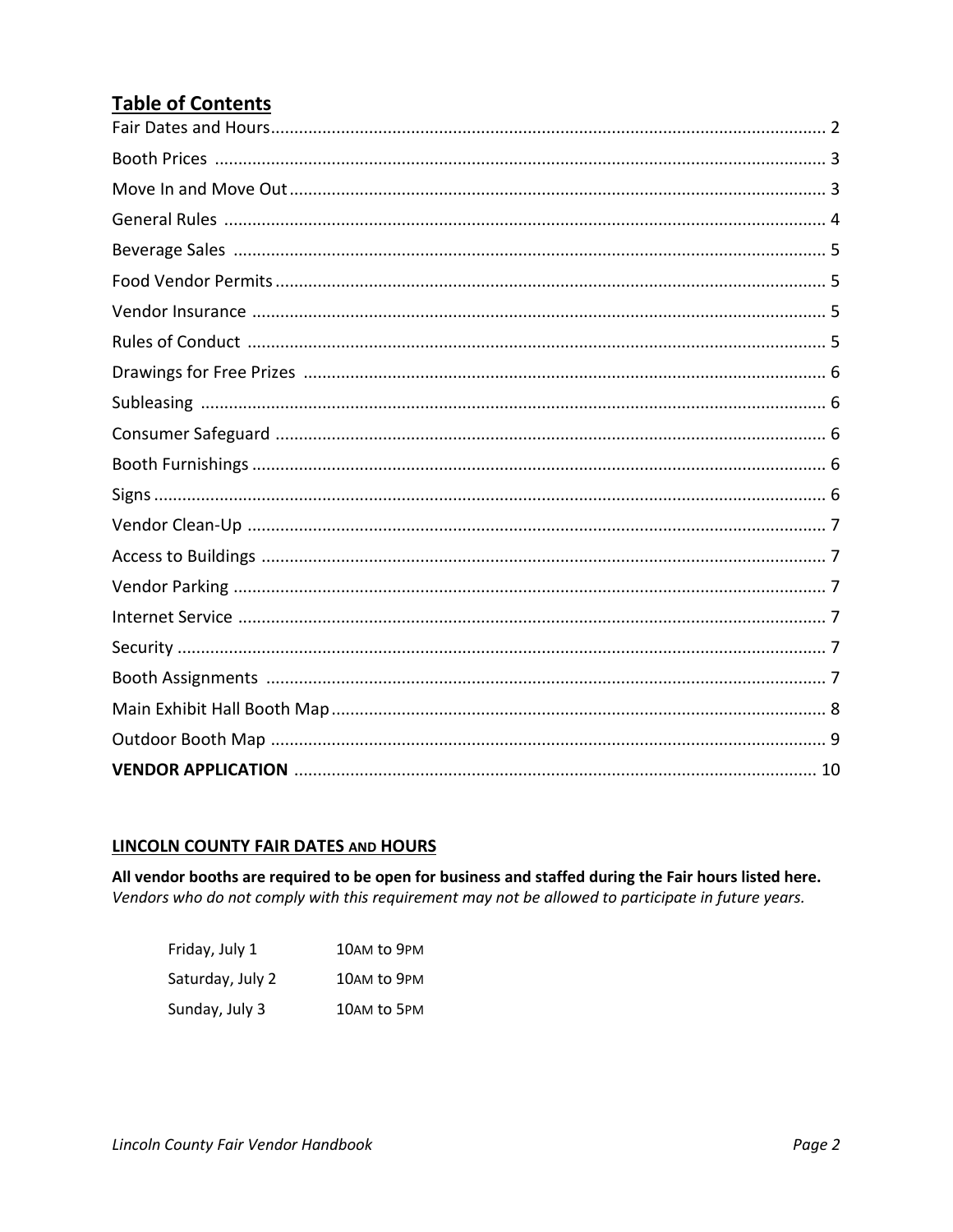#### **BOOTH PRICES**

| <b>Vendor Type</b>              | 10x10              | 10x20              | 10x30               |
|---------------------------------|--------------------|--------------------|---------------------|
| Food Vendor                     | \$175+15% receipts | \$300+15% receipts | $$325+15%$ receipts |
| <b>Commercial Out-of-County</b> | \$200              | \$300              | \$400               |
| <b>Commercial In-County</b>     | \$100              | \$175              | \$250               |
| Non-Profit                      | \$75               | \$125              | \$175               |

*All fees are NON-REFUNDABLE and payable in check, cash or money order only.*

**Inside Main Exhibit Hall** – fee includes pipe and drape and at least one standard electrical outlet, additional outlets may incur a fee; tables and chairs are NOT provided.

**Outside on Lawn or Pavement** – fee includes space only; add \$50 for electrical service; tables and chairs are NOT provided.

Booths are allocated on a first received and paid, first served basis. All efforts will be made to accommodate the vendor's first location preference, however the scheduling of activities and large displays may require some booths to be rearranged. The Fair reserves the right to designate where a vendor may present their exhibit as it is deemed beneficial to the Fair and its patrons.

**PLEASE NOTE:** Our outdoor 110 circuits are GFCI protected. GFCIs do not work well with electric motors (e.g. refrigerator/freezer compressors, blenders, etc.). If you are using these appliances you will likely need separate circuits for each appliance. Even this may not be sufficient and vendors should plan for alternate power or appliance options. Please consult with management to ensure your needs can be met and are compatible with your neighboring vendors.

#### **MOVE-IN AND MOVE-OUT**

**Move-in** for all areas will take place on **Thursday, June 30** starting at 8AM or on July 1<sup>st</sup> by individual arrangement. Vehicles will be permitted on the grounds during set-up for unloading through the end of the day Thursday. All booths must be **ready for business no later than 9:30AM Friday, July 1.** The Lincoln County Fair reserves the right to demand removal of vehicles from any area of the grounds at any time.

**All exhibits must remain set up until 5PM on Sunday, July 3**. Booths that are taken down early may not be permitted to participate in future events. Removal of exhibits and materials may take place until 10PM on Sunday. Move-out is also possible on Monday although no overnight security is provided on Sunday.

Vendors are expected to remove all trash and debris from their exhibit area and place it in the trash cans provided by the Fair. Any articles not removed from the grounds may become the sole property of the Fair, which reserves the right to dispose of such property in any manner it may deem in the best interest of the Fair. Removal of items is subject to fees.

Vendors requiring special accommodations during move-in or move-out must make prior arrangements with the Fair. Vendors needing a move-in/out time other than those listed above must contact the Fair managers in advance to see if it can be accommodated.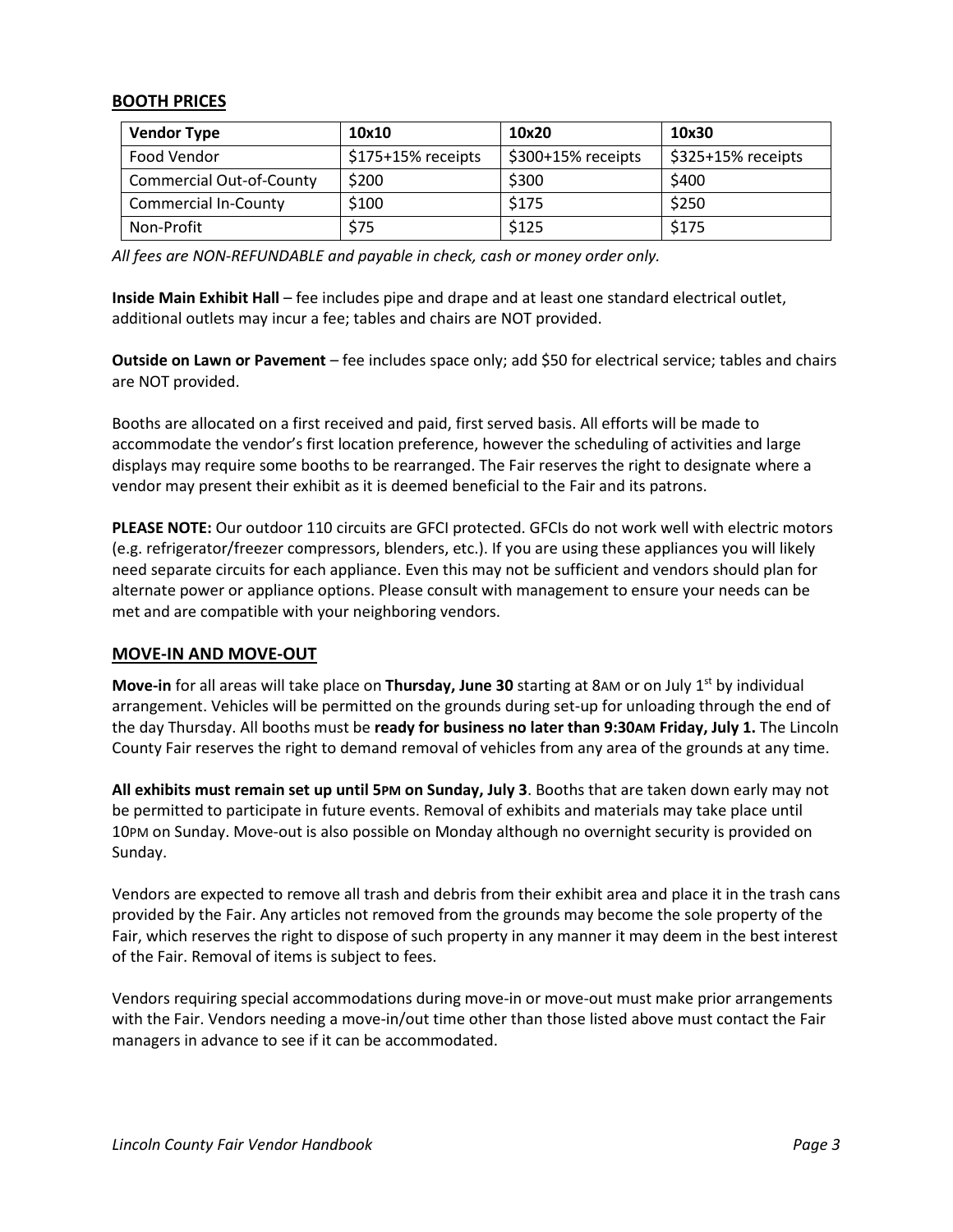#### **GENERAL RULES**

- 1. All beverages sold on the Fairgrounds during the Fair must be Pepsi/Bigfoot Beverage products (see page 5 for further details). Any Vendor found to be selling products other than those on the approved list will have the product removed and returned at the completion of the Fair. Failure to comply with this rule can lead to expulsion from the event.
- 2. Sound devices, including but not limited to speakers, organs, pianos, radios, are subject to approval of Lincoln County Fair and, if allowed, must be controlled so as not to interfere with others. The privilege for use of such sound devices may be revoked at any time. If you feel that another Vendor's sound level is too loud, please report it to the Fair Office. Do not try to "drown out" noise by creating more.
- 3. Pop up tents are not allowed in the Exhibit Hall.
- 4. Vendors must care for and keep in good order the space occupied by them, taking every precaution against possible injury to visitors, guests, or employees.
- 5. Smoking of any kind (including vaping) is prohibited anywhere on the Fairgrounds.
- 6. Pets are not allowed on the Fairgrounds or inside exhibit spaces. Exceptions may be made for animals that are an integral part of an exhibit space for the purpose of selling an animal-related product. Fair Management must grant such exceptions in advance and in writing.
- 7. Sale of any food or beverage including ready to consume items and water is subject to the 15% of sales food vendor fee. Sampling is permitted, however it must be listed on the vendor application.
- 8. Placing of advertising material on or in automobiles on Fairgrounds property is specifically prohibited and no permission for such distribution will be granted under any circumstances.
- *Lincoln County Fair Vendor Handbook Page 4* 9. Canvassing or solicitation except by exhibiting firms is not allowed. Canvassing or demonstration of exhibit must be confined

to the inside boundaries of Vendor's assigned space and in no case may extend to any other part of the grounds. Advertising of candidates for office may take place only in a booth rented for that purpose.

- 10. The Lincoln County Fair reserves the right to refuse exhibits which may violate community standards of decency or otherwise infringe upon the rights of, or cause bodily harm or intimidation to, our staff, vendors, or members of the public.
- 11. Lincoln County Fair reserves the right to stop or remove from the Fair or relocate any Vendor, or his representative and/or exhibit, who is performing any act or practice which, in the opinion of the Lincoln County Fair, is illegal; interferes with the performance of other Vendors; creates a health, safety or fire hazard; or violates any rules stated herein.
- 12. Counterfeit Merchandise is illegal and is strictly forbidden. You are in violation if you knowingly intend to sell or distribute merchandise that has a counterfeit logo, graphic, or brand name that is identical to, or substantially indistinguishable from a registered trademark. Lincoln County Fair has procedures that will allow outside investigations and/or seizures concerning such merchandise. For further information about trademark counterfeiting, see Oregon Revised Statute 647.135.
- 13. Vendors shall comply with those laws, rules and regulations and codes of the State of Oregon, Lincoln County, City of Newport, and the Lincoln County Fair that may include but not be limited to worker's compensation insurance, health and safety, fire, construction, and utilities.
- 14. It is mutually understood and agreed that no alteration or variation of the terms of this Handbook or Vendor Application shall be valid unless made in writing and signed by the parties.
- 15. The decision of the Fair Manager or his/her representative, in their official capacities, must be accepted as final in any disagreement between Vendors.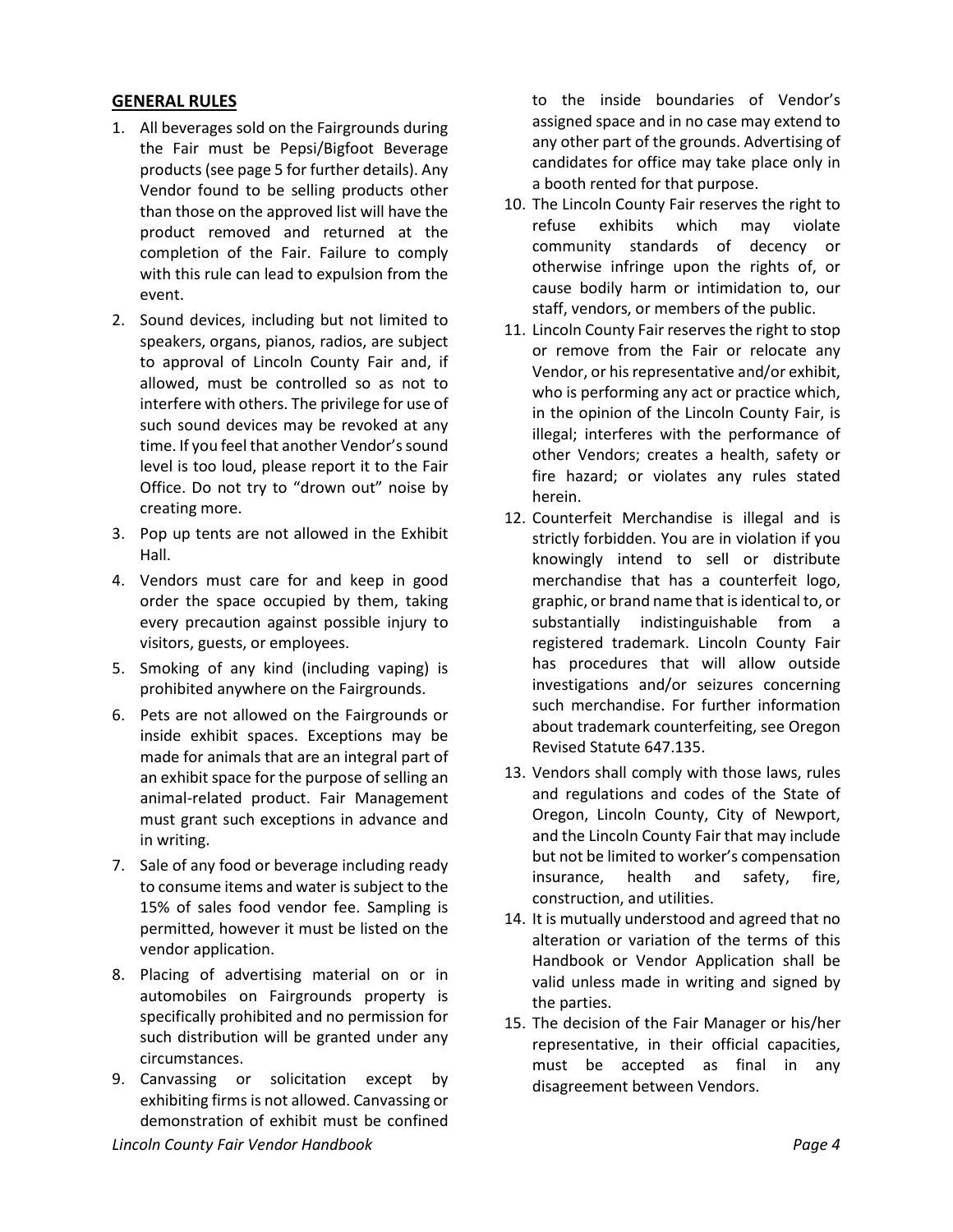16. All matters not covered in these conditions are subject to the decision of the Fair Manager or her/his representative, in their official capacities, which shall be final.

#### **BEVERAGE SALES**

Bigfoot Beverage/Pepsi is the exclusive provider for the Lincoln County Fair. **All beverages sold onsite must come from the list below. Vendors found to be selling other products will have them removed and may be denied the right to continue serving at the Fair.**

The following brands maybe sold onsite during the Fair. This includes all derivatives such as diet, flavored (cherry, etc), caffeine free, etc.

- Pepsi
- Sierra Mist
- Dr Pepper
- Mountain Dew
- Squirt
- MUG
- Crush
- Brisk
- Schweppes
- Aquafina
- $\bullet$  Earth<sub>2</sub>O
- Propel Fit Water
- Lipton
- Lipton Pure Leaf
- TAZO Tea
- Fruit Shoot
- Ocean Spray
- Naked Juice
- Hog Wash
- HUMM Kombucha Tea
- Gatorade
- Muscle Milk
- AMP (energy drink)
- No Fear (energy drink)
- SOBE
- Starbucks
- RUNA Tea & Energy

Vendors are not required to purchase from Bigfoot Beverage, however you may choose the convenience of preordering and having your beverages delivered onsite Thursday or Friday. A representative will also check in with vendors

during the event should additional items be needed. To place an order with Bigfoot Beverage, please call 541-270-5047 or email [eligon@bigfootbeverages.com](mailto:eligon@bigfootbeverages.com)

#### **FOOD VENDOR PERMITS**

All Vendors selling food products are required to have at least one person present with a valid Oregon Food Handler's Certificate (obtainable online) at the booth at all times. Vendors are also responsible for obtaining the necessary county permits, including the temporary restaurant license. For more information, contact the Lincoln County Environmental Health Department in Newport at 541-265-4127 or [http://www.co.lincoln.or.us/hhs/](http://www.co.lincoln.or.us/hhs/page/environmental-health)

[page/environmental-health](http://www.co.lincoln.or.us/hhs/page/environmental-health)

#### **VENDOR INSURANCE**

Food Vendors are required to furnish a Certificate of Liability Insurance listing the Lincoln County Fair as an additional insured and with minimum coverage levels of \$1,000,000 per occurrence and \$2,000,000 general aggregate. All vendors are required to have insurance coverage appropriate to their products, with those selling any form of consumable encouraged to carry the above coverage.

#### **RULES OF CONDUCT**

All Vendors are expected to conduct themselves in a professional manner and according to the Rules and Requirements listed in this Handbook. Vendors will refrain from mentioning their competitors or their competitors' products in a derogatory manner or in any other way disparaging another Vendor who is also participating in the Fair. Any unruly conduct, refusal to follow rules, or use of foul language may be considered grounds for expulsion from the Fair. Such Vendors may not be invited to return to subsequent Fairs.

**All Vendors will be required to keep their booths open all three (3) days of the Fair during all official Fair hours. Violators may face expulsion and not be asked to return.**

*Lincoln County Fair Vendor Handbook Page 5*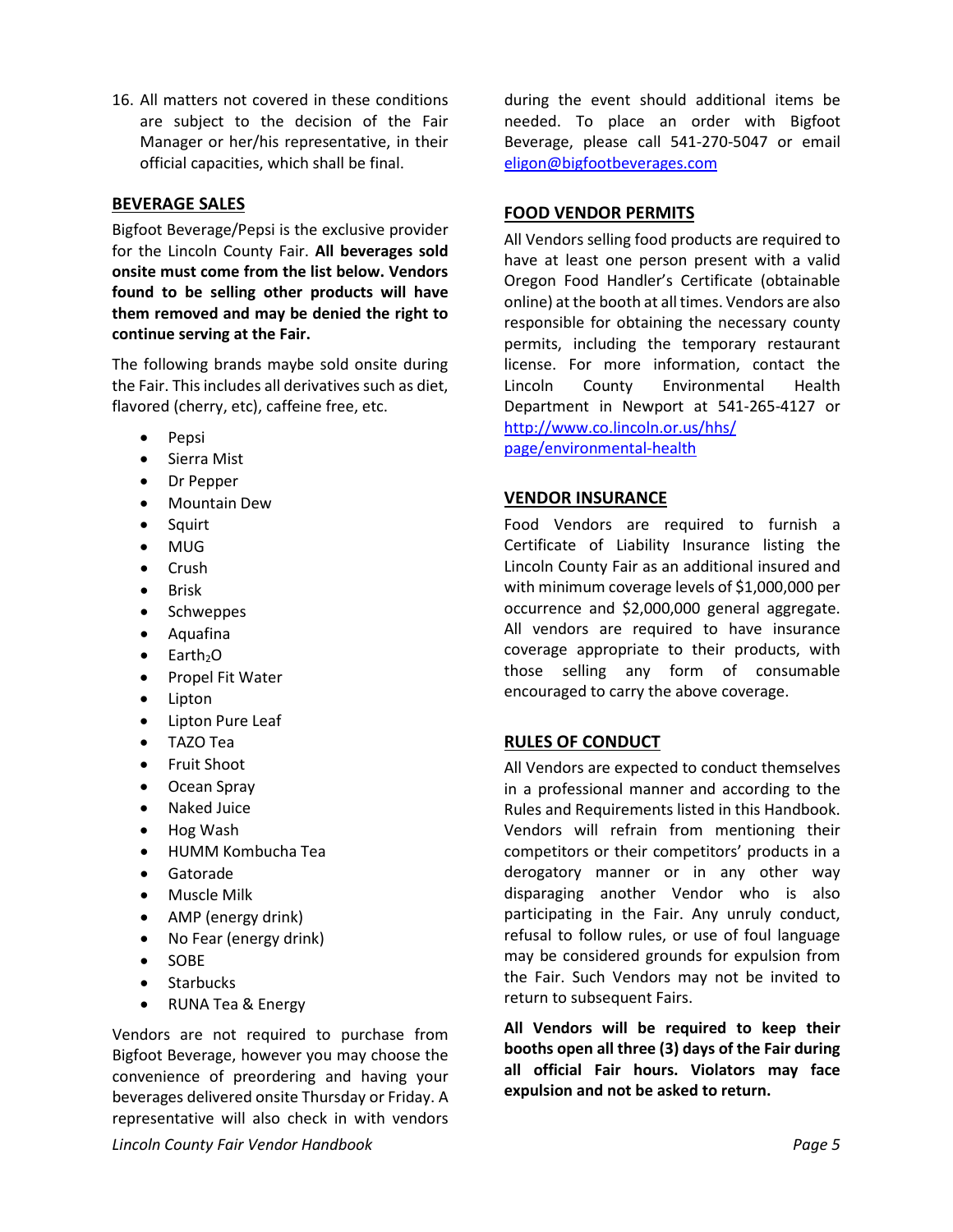The Lincoln County Fair provides a service to both Vendors and Fairgoers. It is our policy to maintain clean facilities, neat grounds, and respect for our Fairgoers. We must insist that Vendors provide the same respect for Fairgoers as well as fellow Vendors. Lincoln County Fair retains the right to remove any Vendor and his exhibit from the Fairgrounds if Vendor does not comply with any of these rules and requirements.

#### **DRAWINGS FOR FREE PRIZES**

The following rules apply to all Vendors who wish to conduct a drawing for a free prize. These do not apply to licensed charitable raffles, which are controlled and regulated by the Oregon Department of Justice.

- 1. Entry forms/draw slips may ask for patron's name, address, phone number, and email ONLY. The name of the Vendor must be on the entry form/draw slip, as well as the drawing date and a list of prize(s).
- 2. Any information obtained from entry forms/draw slips are for exclusive use of the Vendor holding the Use Agreement doing the drawing and may not be sold or distributed to another party.
- 3. All drawings for free prizes must be conducted on or before the last day of the Lincoln County Fair.
- 4. No purchase may be required for a person to be eligible for the prize drawing or for the prize to be awarded.
- 5. At the booth where the drawings are entered, a clearly visible sign must be posted to include the following information: 1) Date of drawing 2) Need not be present to win 3) No purchase necessary 4) If entrants are subject to sales appointments, calls or contacts, this must be indicated.

Any Vendor conducting a drawing who fails to comply with any of the above rules shall be subject to immediate cancellation of booth space and/or exclusion from participating in future Lincoln County Fairs.

#### **SUBLEASING**

Vendors may not sublease their space to a third party. Space may be shared or transferred to another entity with the prior approval of the Fair.

#### **CONSUMER SAFEGUARD**

Applications will be denied from persons who are doing business under court order, notice, or investigation by the State of Oregon or any other state for alleged or confirmed violation of consumer fraud laws. All applicants are subject to verification of this by the Oregon State Department of Justice, at the Fair's discretion.

#### **BOOTH FURNISHINGS**

All materials, fabrics, table coverings, etc. used in exhibit and display decoration must be flame resistant. Such materials are subject to inspection by the Lincoln County Fire Marshal who may demand removal of untreated materials. Questions should be referred to the Lincoln County Fire Marshal's Office.

Rugs or mats are suggested floor coverings for the exhibit booths (used with approved tape only). Extension cords may be used within fire and safety guidelines. All booth furnishings, including signs and display racks must remain inside the boundaries of designated booth space at all times.

Vendors shall not deface Lincoln County Fair facilities or property in any way. Painting of walls and floors is prohibited.

#### **SIGNS**

All signs, banners, or posters supplied by Vendors must be professionally made, neat in appearance and placement must meet Lincoln County Fair guidelines (see Booth Furnishings above). The use of hand lettered or felt-marker signs are discouraged. All signs advertising any product by brand name placed on the outside of Vendor's designated area may be in violation or may require an extra fee, as this may be in conflict with paid sponsors.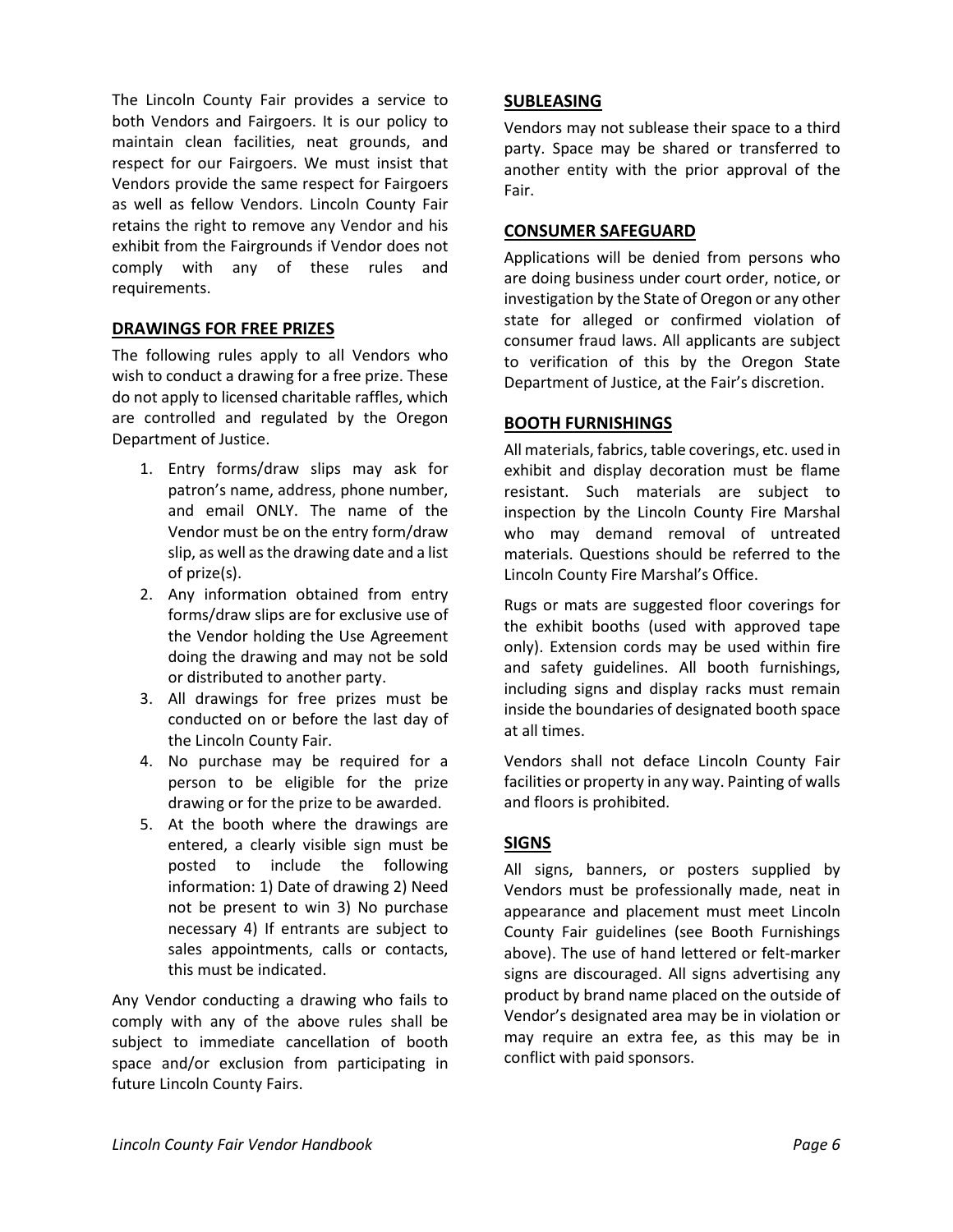#### **VENDOR CLEAN-UP**

During and at the end of each day, Vendors are responsible for keeping their area clean. Garbage should be placed in sealed bags in the designated area (northwest of Food Vendor Court) with recycling broken down in the same area. Fair personnel will not enter booth exhibit area.

Any Vendor using food for demonstrations such as slicers, cookware, blenders, etc., must provide a waterproof, covered container to hold refuse and prevent leakage. Vendors are responsible for emptying their refuse container daily or more frequently as required. Any Vendor who has an exhibit that allows food, water, or refuse to leak onto the floor into another Vendor's booth will be subject to a \$25.00 cleaning fee for each occurrence and after the second occurrence will be subject to expulsion from the Fairgrounds without refund. You may be liable for injuries caused to persons slipping in such leakage.

#### **VENDOR ACCESS TO BUILDINGS**

Vendors will be allowed access to Main Exhibit Hall no earlier than 8:00 AM each day of Fair. Lights will be turned out and building locked at 15 minutes past closing hour each evening of the Fair. Vendors should be prepared to close booths and leave exhibit area at that time. Outside Vendors will also observe the above schedule. Vendors will not be permitted to remain in booths overnight.

#### **VENDOR PARKING**

Vendors are NOT allowed to park in the high school parking lot next to the Fairgrounds. An area on the northeast side of the Fairgrounds will be designated for vendors.

#### **RECREATIONAL VEHICLES/CAMPING**

Limited RV spaces may available adjacent to the Fairgrounds, as well as dry camping options for vendors. Information about these options will be sent to all vendors about a month before Fair. There are several other RV park options in or close to town including the Port of Newport in South Beach: [www.portofnewport.com](http://www.portofnewport.com/) or 541- 867-3321.

#### **INTERNET SERVICE**

Wireless Internet from CoastCom is available at no extra cost. Service cannot be guaranteed and may vary depending on the level of use by other vendors. Contact management for the password.

#### **SECURITY**

Lincoln County Fair will exercise all reasonable diligence in protecting property of Vendors. All exhibits are placed at the Vendor's own risk. The Main Exhibit Hall is locked each evening 15 minutes after Fair close and reopened 1 hour before Fair opening each morning. The Fairgrounds' gates are locked each night and security patrols the area throughout the night.

#### **BOOTH ASSIGNMENTS/POWER NEEDS**

Booths are assigned on a first paid, first served basis. Every effort will be made to accommodate a vendor's first preference; however factors such as competing products and other Fair events/exhibits may require opting for the second or third choice.

Vendors requiring **power outlets** must indicate this on their application (add \$50 for outside vendors). **PLEASE NOTE:** Our outdoor 110 circuits are GFCI protected. GFCIs do not work well with electric motors (e.g. refrigerator/ freezer compressors, blenders, etc.). If you are using these appliances you will likely need separate circuits for each appliance. Even this may not be sufficient and vendors should plan for alternate power or appliance options. Please consult with management to ensure your needs can be met and are compatible with your neighboring vendors.

Vendors must provide their own extension cords. Tables and chairs are NOT provided.

All **indoor spaces** are pre-mapped (see page 8) and include pipe and drape between and behind the booths. **Outside vendor** locations will be finalized once all fair activities have been determined (such as kid zones or larger attractions). **Food vendors** are located on the pavement outside the main exhibit hall (west side).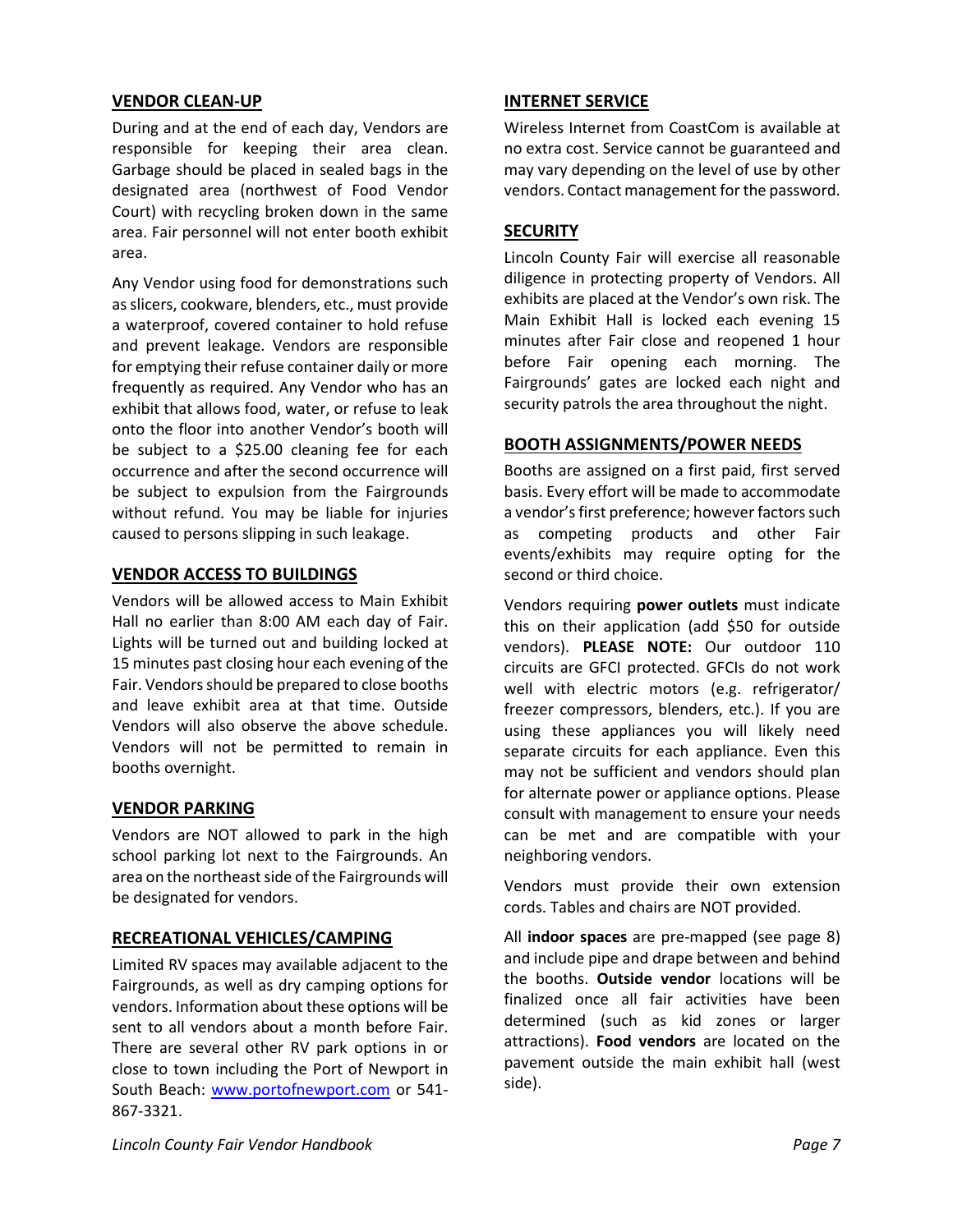

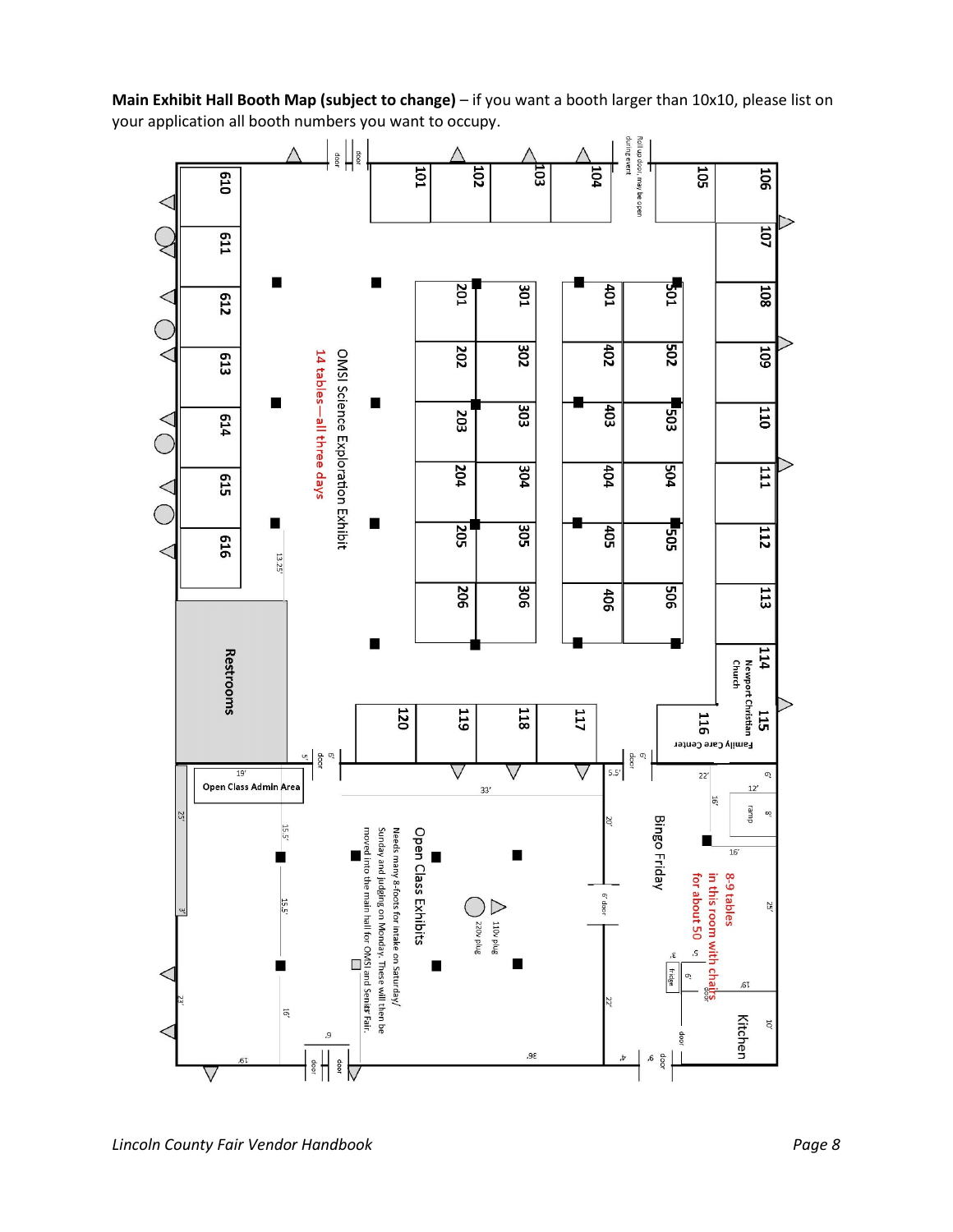**Outdoor Booth Map (subject to change)** – For food vendors and outdoor booth locations, please indicate your preferred zone and we will contact you once we have determined the exact booth locations. Harney Street